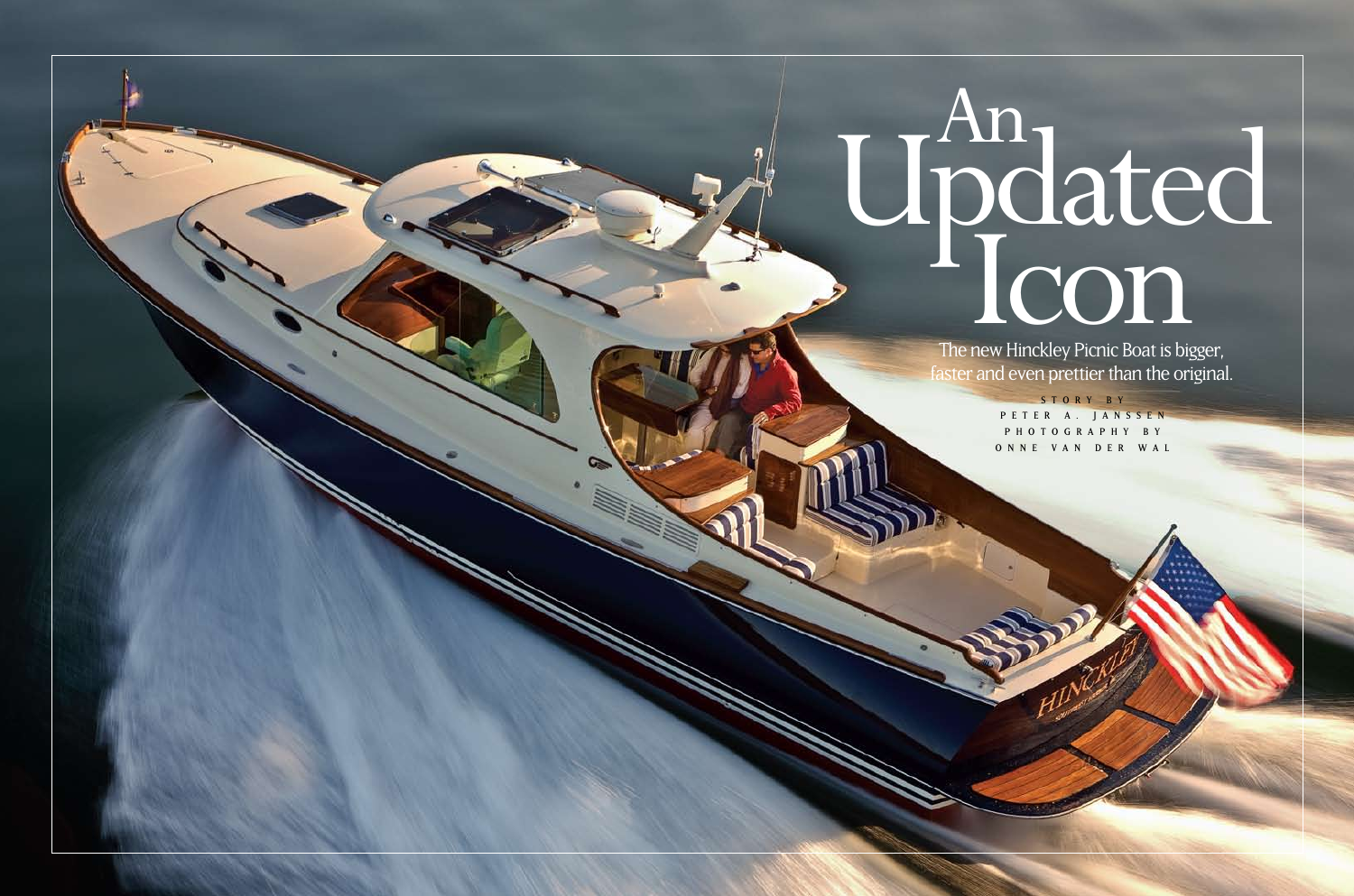said it was an evolution of the line — now stretching from 20 to 55 feet — but "with revolutionary performance and looks." I walked through it then at the dock and thought it seemed like a much larger, cleaner and heftier version of the original, with some very nice touches, such as the oversized electric-powered side windows.

A few weeks later, I climbed on the boat again for a test drive in Annapolis, Maryland, with Ed Roberts, Hinckley's vice president for sales and product development. Over the years, Ed and I have done a few boat tests together. The most notable was two years ago when we drove a Hinckley 29 runabout around Lake Como in northern Italy. When we tied up the boat for the night outside a lakefront restaurant, Ed asked the owner how much he owed him for the dockage. In halting English, the owner replied that we didn't owe him anything because "the boat is so beautiful I want it here." It was a very Italian response to style and beauty, but one that applies to Hinckleys around the world.

luxurious seating.  $\odot$  The bridge deck, with its facing settees, is particularly inviting.  $\odot$  The side windows also are large and slide open electrically.  $\overline{4}$  The view from the helm is superb. 5 Below, the galley, V-berth and head are large enough so a couple could easily extend the picnic into a long weekend aboard.

Climbing on the 37, I immediately realized why it seemed so much roomier. The original version had the engine box in the cockpit; the new version raised the level of the cockpit and bridge deck a bit so the two Volvo Penta D-4 300 hp diesels are now below in a traditional engine room. This means several things: First, there's a lot more space in the cockpit for socializing; you can walk straight from the cockpit to the helm station; and having the engines underfoot (and under insulation) makes for a quieter boat. All are major advantages.

- Iconic Picnic Boat, in larger, more luxurious, twin-engine iteration.
- Hinckley quality none better.
- Beautiful, flowing lines.
- Lots of room for entertaining on the bridge deck and in the cockpit.



- Side decks are fairly narrow.
- The new flush-mounted boarding steps into the cockpit could be bigger.

hen I drove hull number one of the original 36-foot Hinckley Picnic Boat outside the factory in Southwest Harbor, Maine, in 1994 with the company's thenpresident, Shep McKenney, I couldn't help but be impressed, as were my wife and then-teenage daughter, who were with me. After all, the boat was drop-<br>dead gorgeous, with just the right combination of New England tradition dead gorgeous, with just the right combination of New England tradition (sweet tumblehome, long, sweeping sheer line) and contemporary elegance.

**INSIDE:**  $\odot$  The cockpit is large, with

I was anxious to get under way, so before I explored the rest of the boat we cast off the lines and headed out into the harbor on a gorgeous, crisp fall day — one of those days when it seems like you can see forever. We rounded the point of the Naval Academy, where what looked like two old minesweepers were heading out for training, and cruised up the Severn River. With its gracious homes and docks lining the shoreline, this seemed like perfect

# HINCKLEY PB- 3 7

# **Specification s**

**LOA: 36'11"**

**Beam: 11'3"**

**Draft: 2'1"**

**Disp.: 16,000 lbs.**

**Fuel: 220 gals.**

**Water: 40 gals.**

**Contact: Hinckley Yachts, hinckleyyachts.com Base Price: \$715,000**

# **performance**

| <b>RPM</b> | <b>KNOTS</b> | <b>GPH</b> | DB-A |
|------------|--------------|------------|------|
| 1.000      | 47           | 1.2        | 72   |
| 1.500      | 6.2          | 26         | 74   |
| 2.000      | 8.3          | 6.2        | 75   |
| 2,500      | 11.1         | 11.0       | 80   |
| 3.000      | 17.9         | 18.8       | 81   |
| 3.500      | 31.6         | 30.0       | 84   |

**TEST POWER:** (2) 300 hp Volvo Penta D-4 diesel engines with twin Hamilton 274 jet drives and Hinckley JetStick controls. Speeds measured by GPS in the Severn River off Annapolis, Maryland, in fair weather and calm seas with two people aboard, seven-eighths fuel and half water. Sound levels measured at the helm in dB-A.

### **PROS:**

# **CONS:**

It was a boat that made you smile just to look at. It was a boat you wanted to drive, to own, to have hanging on the dock behind your house.



 $\Theta$ 

As impressed as I was, I had no idea at the time that Hinckley (arguably America's most elite brand) was creating a genre, that in the intervening 14 years the Picnic Boat would spawn imitators on both coasts of the United States and even in Europe and the Far East. Now, more than 370 Picnic Boats later, it's time for an encore. It's time for Hinckley to answer, "What's next?" In response to owners' (and prospective owners') requests, Hinckley has come up with a new, improved version. The 37 Picnic Boat is bigger and beamier, with two diesel engines instead of one and with a deeper-V hull for improved offshore performance. Yet it still features the water jet drives that let you virtually pull the boat up to a beckoning beach (it still is, after all, a Picnic Boat).

When he unveiled the new Picnic Boat at the Newport Boat Show this fall, Jim McManus, Hinckley's president,



**SWEEPING VIEW.** *Looking aft from the bridge deck (top) with an expanse of teak coaming; the galley (above) with lots of countertop.*

Picnic Boat country. Nailing the throttles, I wasn't surprised to find that driving the 37 is really fun, as was driving the original. The boat was designed around the Hamilton water jet propulsion system (no rudders, no worries about snagging lobster pots or anything else) so the balance, at speed or in tight turns, seems just right.